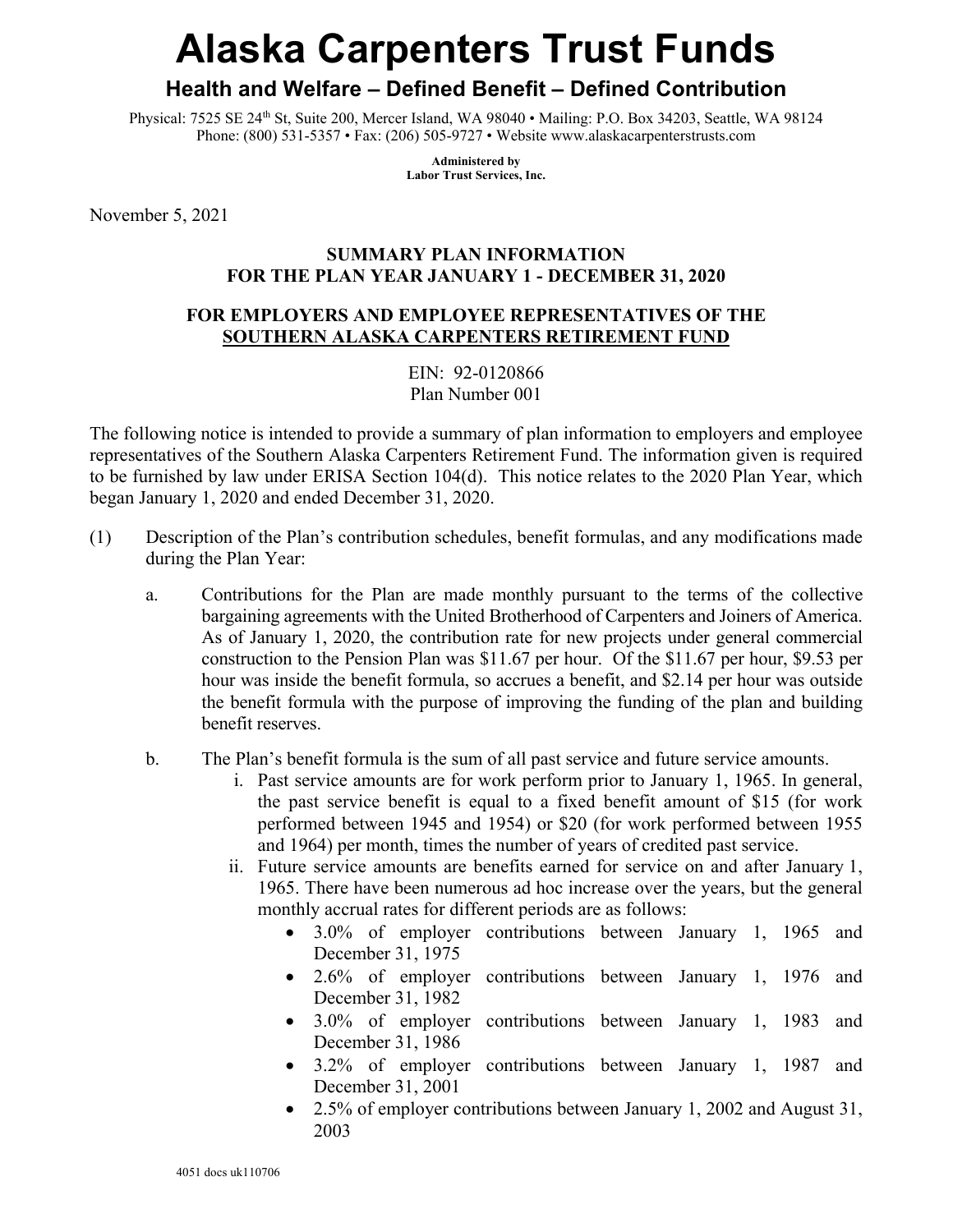#### **SOUTHERN ALASKA CARPENTERS RETIREMENT FUND**

Section 104(d) Notice Page 2 of 3

- 1.5% of employer contributions between September 1, 2003 and December 31, 2008
- 1.0% of employer contributions between January 1, 2009 and December 31, 2014
- Beginning January 1, 2015, benefits are accrued under a new type of formula called a variable annuity formula. Benefits are earned as Units based on the accrual rate of 0.62% of employer contributions made on a participant's behalf according to the then current Unit value, which is adjusted annually based on actual returns on the Plan's assets.
- iii. The following modifications were made to the contribution schedules and benefit formulas during the 2020 Plan Year
	- None.

For a full description of the benefit formulas, please refer to the Plan document.

- (2) Total number of employers obligated to contribute in the 2020 Plan Year: 60
- (3) Employer(s) contributing more than 5% of the Plan's total contributions for the 2020 Plan Year:
	- a. Neeser Construction, Inc. (EIN: 92-0077060)
	- b. Davis Constructors & Engineers, Inc. (EIN: 92-0059823)
	- c. BrandSafway Services (EIN: 13-3909680)
	- d. F&W Construction Co. (EIN: 92-0127181)
	- e. Cornerstone General Contractors Inc. (EIN: 27-1449945)
	- f. Alaska Commercial Contractors Inc. (EIN: 20-8850730)
- (4) Number of participants on whose behalf no employer contributions were made for the following periods:
	- a. 2020 Plan Year: 1,760
	- b. 2019 Plan Year: 1,548
	- c. 2018 Plan Year: 1,340
- (5) Plan's 2020 funding status:
	- a. The Plan was not in critical or endangered status.
- (6) Withdrawing employers during the preceding Plan Year (2019):
	- a. Number of employers that withdrew: 0
	- b. Aggregate amount of withdrawal liability assessed or estimated to be assessed for the withdrawn employers: \$0
- (7) Transfers or mergers of assets and liabilities during the 2020 Plan Year: None.
- (8) Amortization extensions or funding shortfall methods:
	- a. Description of any amortization extensions sought or received during the Plan Year, if applicable: No amortization extension was sought or received.